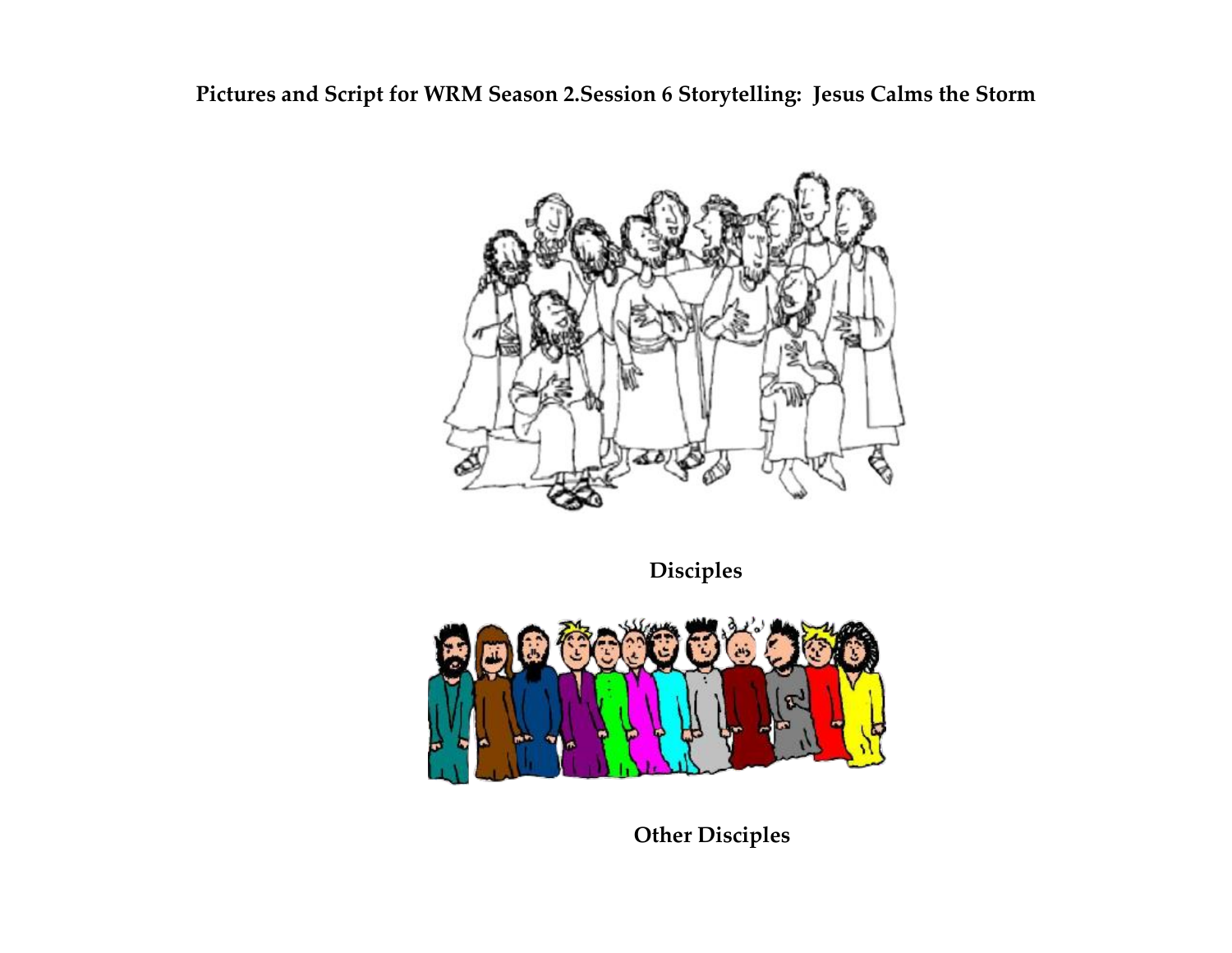



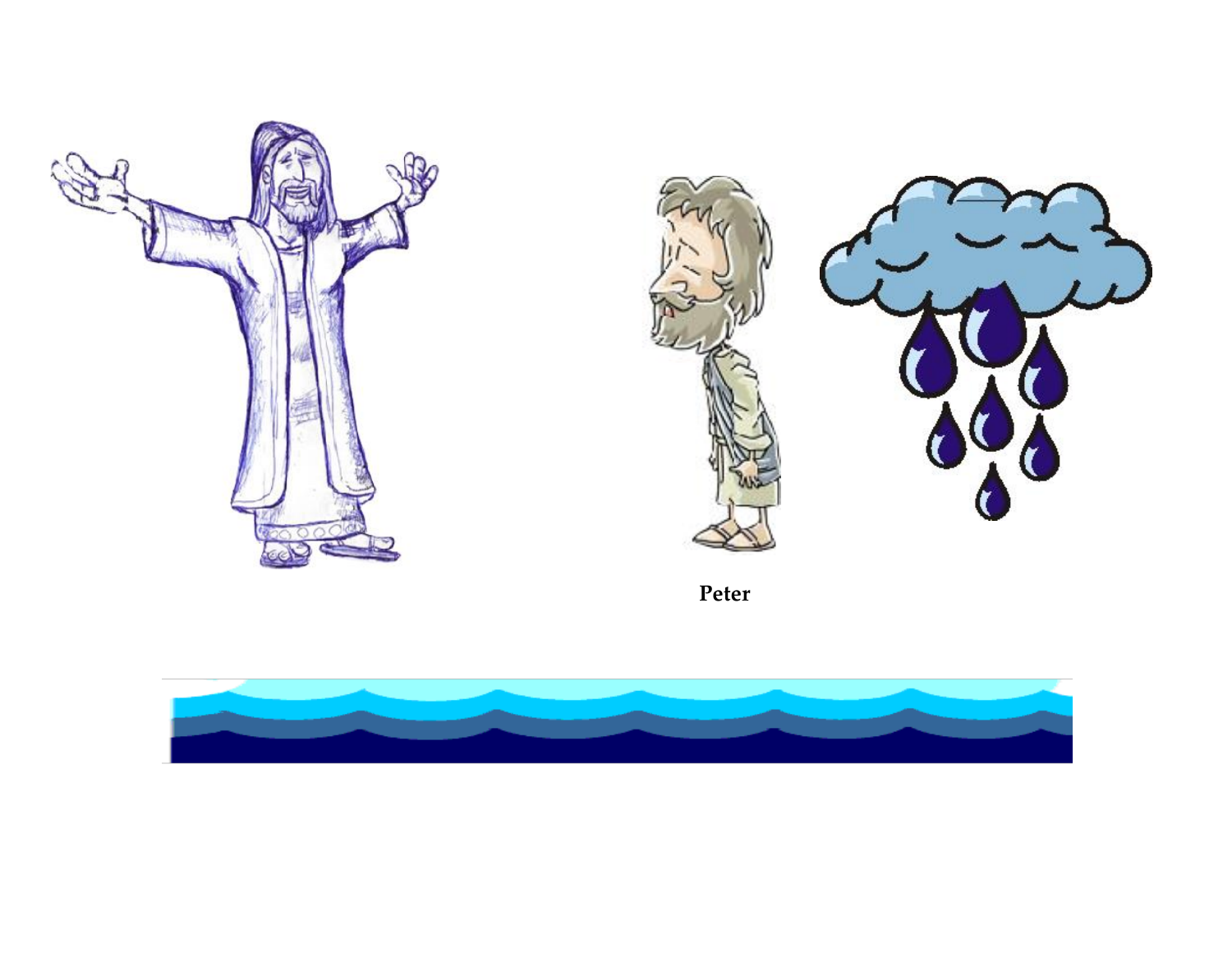

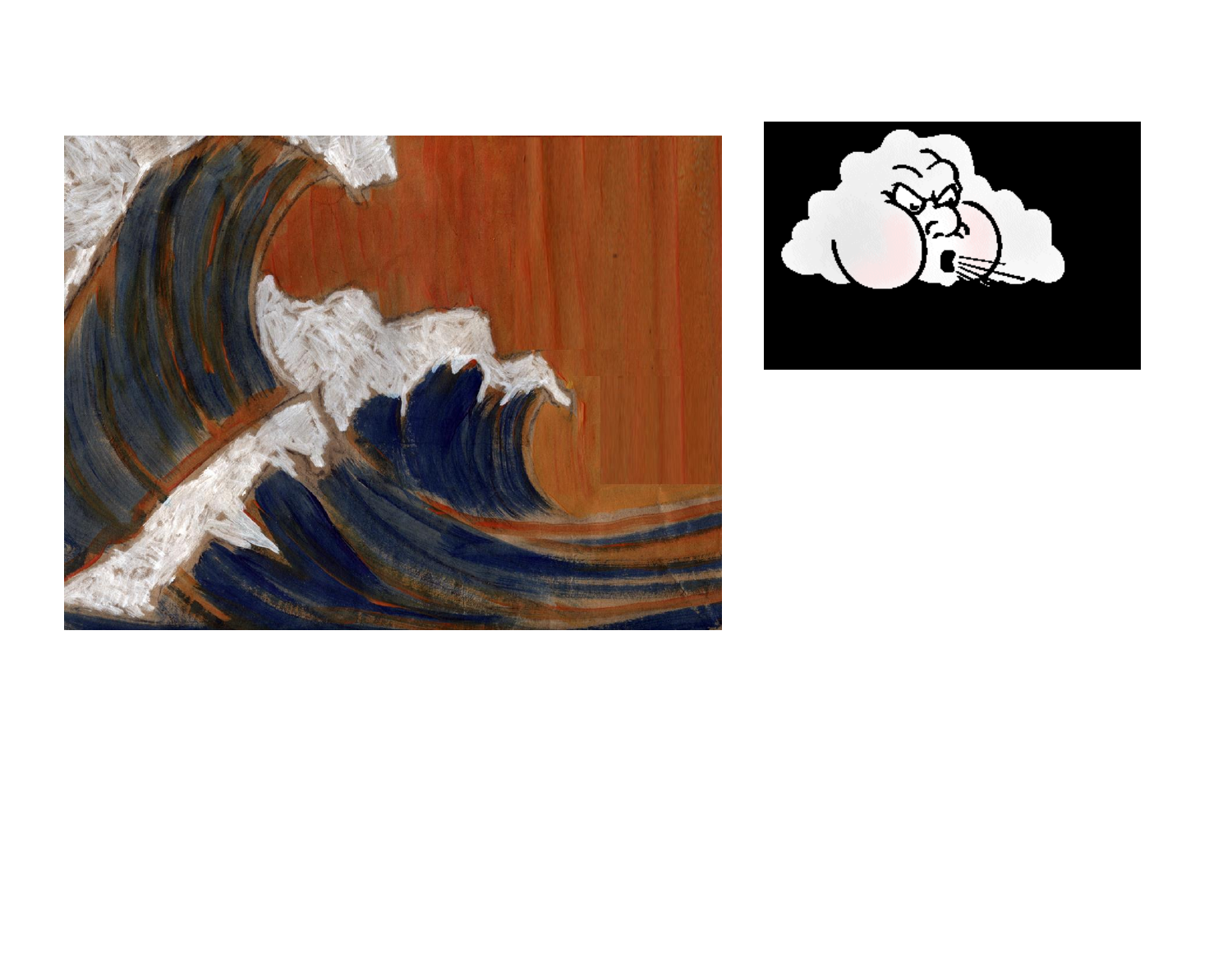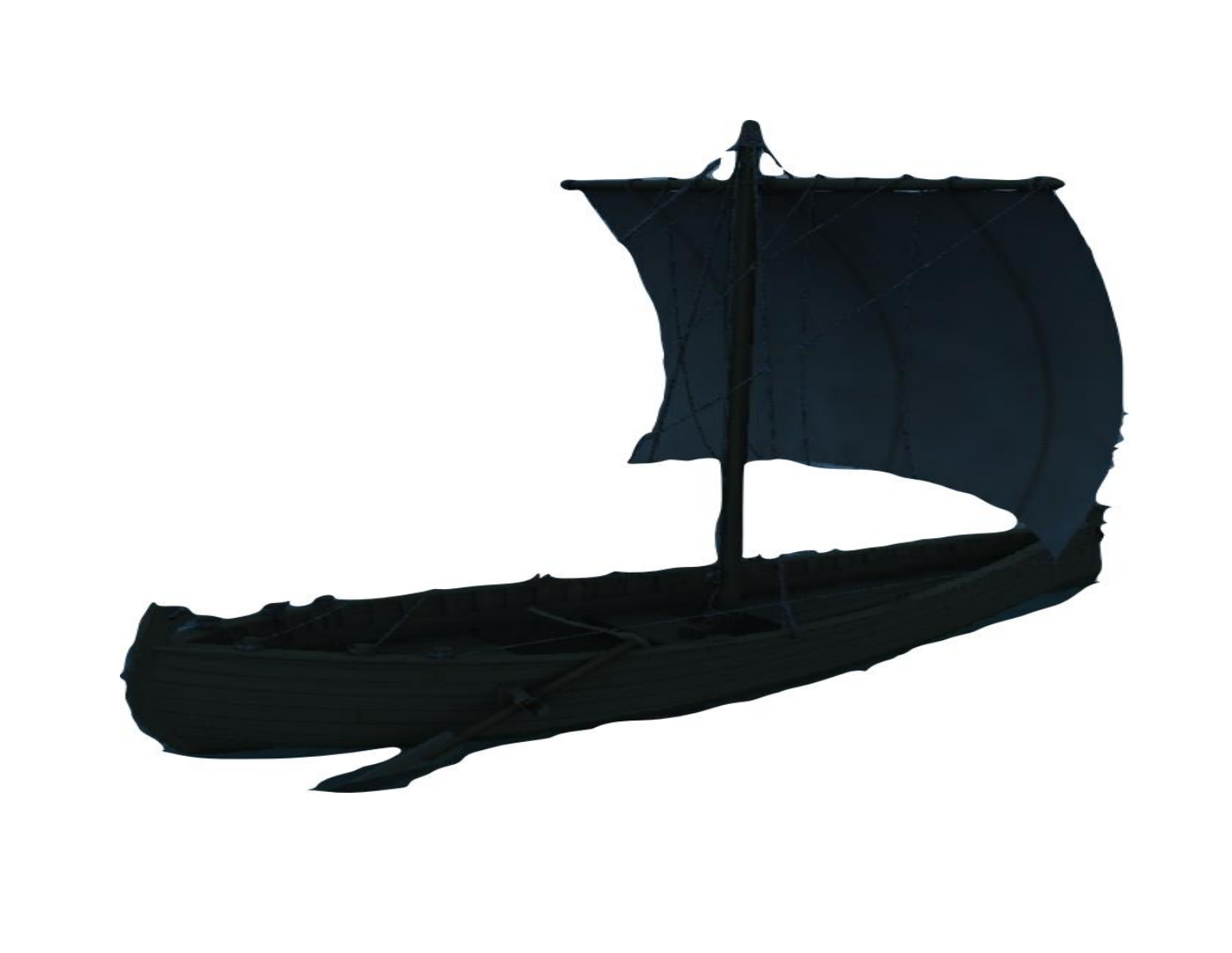## **POPSICLE PUPPETS**

- o **Characters:** Disciples, Other Disciples, Jesus and the wind noise-maker.
- o **Non-character that needs to be held up:** The boat, the clouds, the wind, the waves.

## **SCRIPT**

**Jesus:** We are going to the other side of the Sea of Galilee tonight.

**The disciples:** Aww man!

**Jesus:** Sailing is better than walking.

**The disciples:** Well, that's true...

**Jesus:** I'm going to sleep now. [Jesus moves to the front of the boat and sinks off stage]

**The disciples:** The boat sure isn't moving very fast tonight. We need some wind.

## **[wind starts to blow (make blowing sound). Rock boat a little bit. Have the puppets move back a little bit, and have the boat move forward a little bit to show acceleration]**

**The disciples:** Yay, we've got wind!

**Other disciples**: We're going to be in trouble....that type of wind always brings a storm.

**The disciples:** Maybe the wind will get us to the other side before the storm hits.

**Other disciples**: Not a chance.

[Put up rain cloud puppet above the boat]